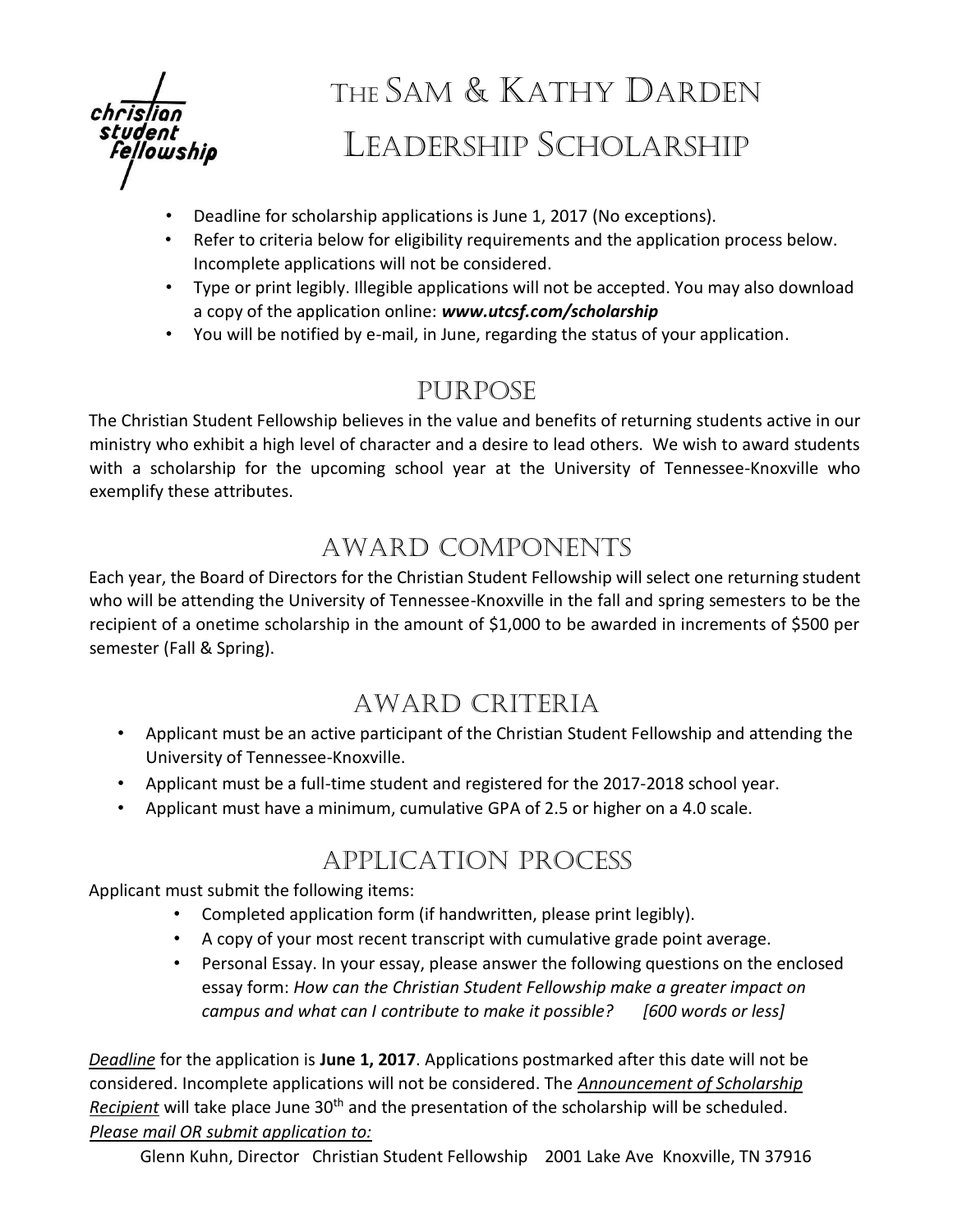

## THE SAM & KATHY DARDEN Leadership SCHOLARSHIP

## APPLICATION

Please **type** or **print** your answers clearly.

| <b>Mailing Address:</b>                                                                                                            |     |
|------------------------------------------------------------------------------------------------------------------------------------|-----|
|                                                                                                                                    |     |
|                                                                                                                                    |     |
| I will be attending the University of Tennessee-Knoxville as a full time student in the<br>fall for the $2017 - 2018$ school year. | Yes |
| Grade Point Average (GPA): (00 a 4.0 scale)<br>Attach proof of GPA. Your most recent unofficial transcript is required.            |     |
| Name & address of parent(s) or legal guardian(s):                                                                                  |     |
|                                                                                                                                    |     |
| Phone: ( <u>______</u> ) ____________ <sup>_</sup> ________________                                                                |     |
| What is your major/degree program: __________________________________Current Class Yr _____________                                |     |
|                                                                                                                                    |     |
|                                                                                                                                    |     |
| List of your UT academic honors, awards, extracurricular activities, and CSF participation:                                        |     |
|                                                                                                                                    |     |
|                                                                                                                                    |     |
|                                                                                                                                    |     |
|                                                                                                                                    |     |
|                                                                                                                                    |     |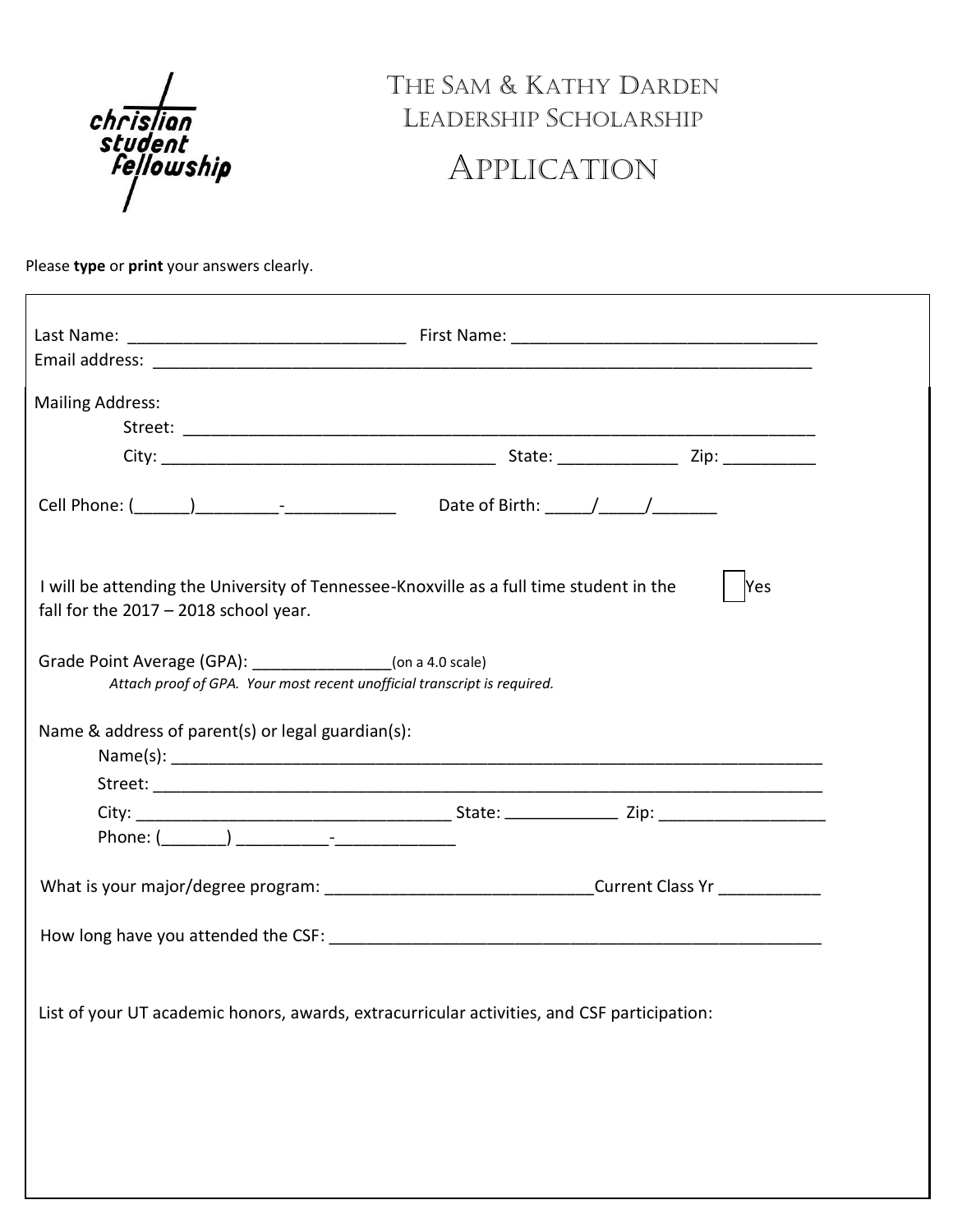#### Personal Essay

Please answer the following questions:

*How can the Christian Student Fellowship make a greater impact on campus and what I can contribute to make it possible? [600 words or less]*